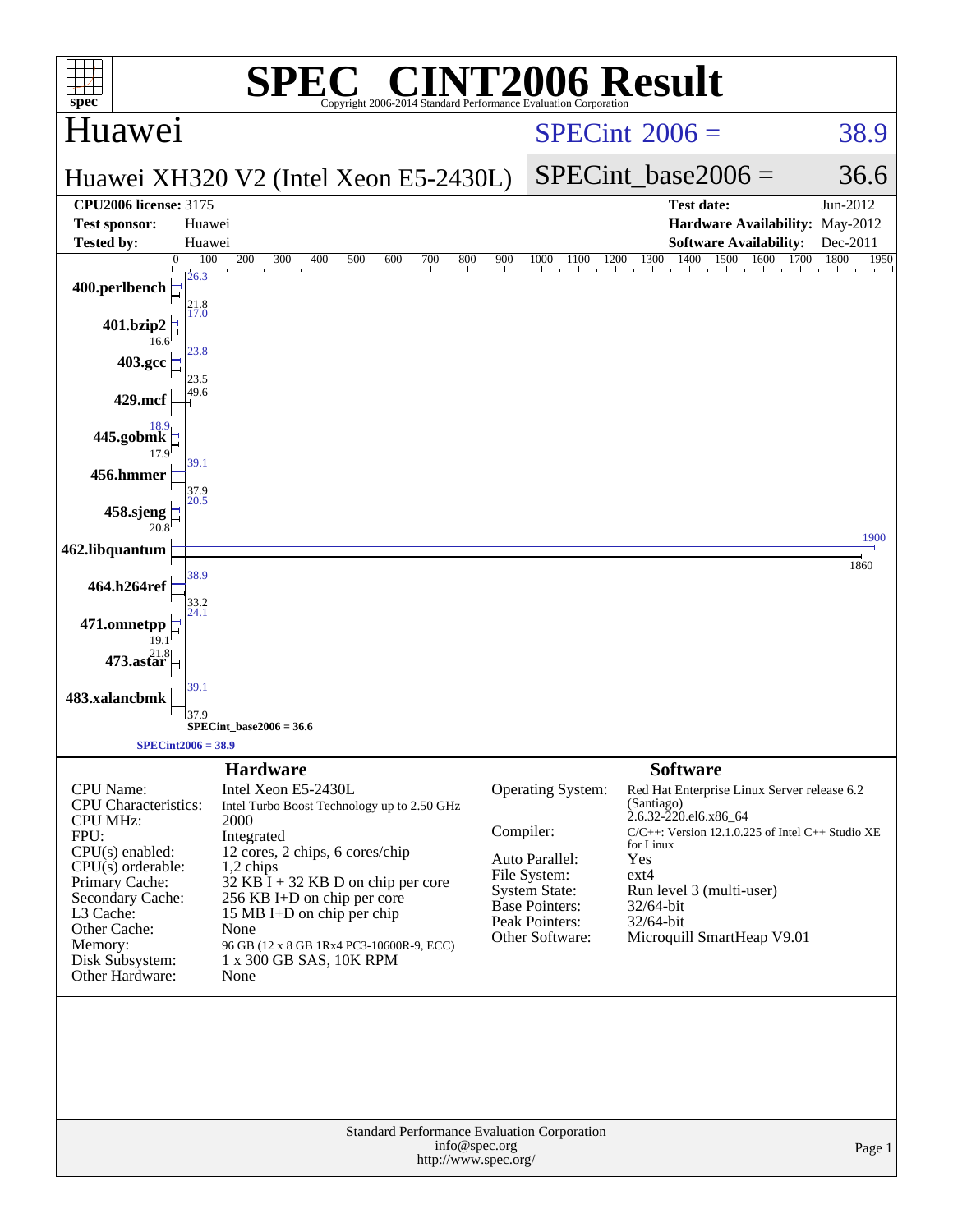

#### Huawei

### $SPECint2006 = 38.9$  $SPECint2006 = 38.9$

Huawei XH320 V2 (Intel Xeon E5-2430L)

SPECint base2006 =  $36.6$ 

**[CPU2006 license:](http://www.spec.org/auto/cpu2006/Docs/result-fields.html#CPU2006license)** 3175 **[Test date:](http://www.spec.org/auto/cpu2006/Docs/result-fields.html#Testdate)** Jun-2012

**[Test sponsor:](http://www.spec.org/auto/cpu2006/Docs/result-fields.html#Testsponsor)** Huawei **[Hardware Availability:](http://www.spec.org/auto/cpu2006/Docs/result-fields.html#HardwareAvailability)** May-2012 **[Tested by:](http://www.spec.org/auto/cpu2006/Docs/result-fields.html#Testedby)** Huawei **[Software Availability:](http://www.spec.org/auto/cpu2006/Docs/result-fields.html#SoftwareAvailability)** Dec-2011

#### **[Results Table](http://www.spec.org/auto/cpu2006/Docs/result-fields.html#ResultsTable)**

|                                                                                                          | <b>Base</b>    |             |                |              |                | <b>Peak</b> |                |              |                |              |                |              |
|----------------------------------------------------------------------------------------------------------|----------------|-------------|----------------|--------------|----------------|-------------|----------------|--------------|----------------|--------------|----------------|--------------|
| <b>Benchmark</b>                                                                                         | <b>Seconds</b> | Ratio       | <b>Seconds</b> | <b>Ratio</b> | <b>Seconds</b> | Ratio       | <b>Seconds</b> | <b>Ratio</b> | <b>Seconds</b> | <b>Ratio</b> | <b>Seconds</b> | <b>Ratio</b> |
| $ 400.\text{perlbench}$                                                                                  | 447            | 21.8        | 447            | 21.9         | 447            | 21.8        | 372            | 26.3         | 373            | 26.2         | 371            | 26.3         |
| 401.bzip2                                                                                                | 581            | 16.6        | 580            | 16.6         | 581            | 16.6        | 570            | 16.9         | 569            | 17.0         | 569            | 17.0         |
| $403.\mathrm{gcc}$                                                                                       | 342            | 23.5        | 342            | 23.5         | 343            | 23.5        | 338            | 23.8         | 339            | 23.8         | 339            | 23.7         |
| $429$ .mcf                                                                                               | 183            | 49.8        | 184            | 49.6         | 186            | 49.0        | 183            | 49.8         | 184            | 49.6         | 186            | 49.0         |
| $445$ .gobmk                                                                                             | 586            | 17.9        | 586            | 17.9         | 587            | 17.9        | 555            | 18.9         | 555            | 18.9         | 555            | 18.9         |
| $456.$ hmmer                                                                                             | 246            | 37.9        | 245            | 38.1         | 246            | 37.9        | 238            | <u>39.1</u>  | 238            | 39.1         | 238            | 39.1         |
| $458$ .sjeng                                                                                             | 583            | 20.8        | 583            | 20.8         | 583            | 20.8        | 590            | 20.5         | 589            | 20.5         | 590            | 20.5         |
| 462.libquantum                                                                                           | 11.1           | 1860        | 11.1           | 1860         | 11.1           | 1870        | 10.9           | 1900         | 10.9           | 1900         | <b>10.9</b>    | <b>1900</b>  |
| 464.h264ref                                                                                              | 664            | 33.3        | 666            | 33.2         | 666            | 33.2        | 569            | 38.9         | 558            | 39.6         | 569            | 38.9         |
| 471.omnetpp                                                                                              | 327            | <u>19.1</u> | 327            | 19.1         | 328            | 19.1        | 259            | 24.1         | 260            | 24.1         | 259            | 24.2         |
| $473$ . astar                                                                                            | 319            | 22.0        | 322            | 21.8         | 323            | 21.7        | 319            | 22.0         | 322            | 21.8         | 323            | 21.7         |
| 483.xalancbmk                                                                                            | 182            | 37.9        | 182            | 38.0         | 182            | 37.9        | 177            | <u>39.1</u>  | 177            | 39.0         | 176            | 39.1         |
| Results appear in the order in which they were run. Bold underlined text indicates a median measurement. |                |             |                |              |                |             |                |              |                |              |                |              |

#### **[Operating System Notes](http://www.spec.org/auto/cpu2006/Docs/result-fields.html#OperatingSystemNotes)**

 Stack size set to unlimited using "ulimit -s unlimited" Transparent Huge Pages enabled with: echo always > /sys/kernel/mm/redhat\_transparent\_hugepage/enabled Select only test related files when installing the operating system

#### **[Platform Notes](http://www.spec.org/auto/cpu2006/Docs/result-fields.html#PlatformNotes)**

 BIOS configuration: Intel Hyper-Threading set to Disabled Set Power Efficiency Mode to Performance Sysinfo program /spec/config/sysinfo.rev6800 \$Rev: 6800 \$ \$Date:: 2011-10-11 #\$ 6f2ebdff5032aaa42e583f96b07f99d3 running on BH622-RH6.2 Tue Jun 12 23:55:09 2012 This section contains SUT (System Under Test) info as seen by some common utilities. To remove or add to this section, see: <http://www.spec.org/cpu2006/Docs/config.html#sysinfo> From /proc/cpuinfo model name:  $Intel(R)$  Xeon $(R)$  CPU E5-2430L 0 @ 2.00GHz 2 "physical id"s (chips) 12 "processors" cores, siblings (Caution: counting these is hw and system dependent. The following excerpts from /proc/cpuinfo might not be reliable. Use with caution.) cpu cores : 6 siblings : 6 Continued on next page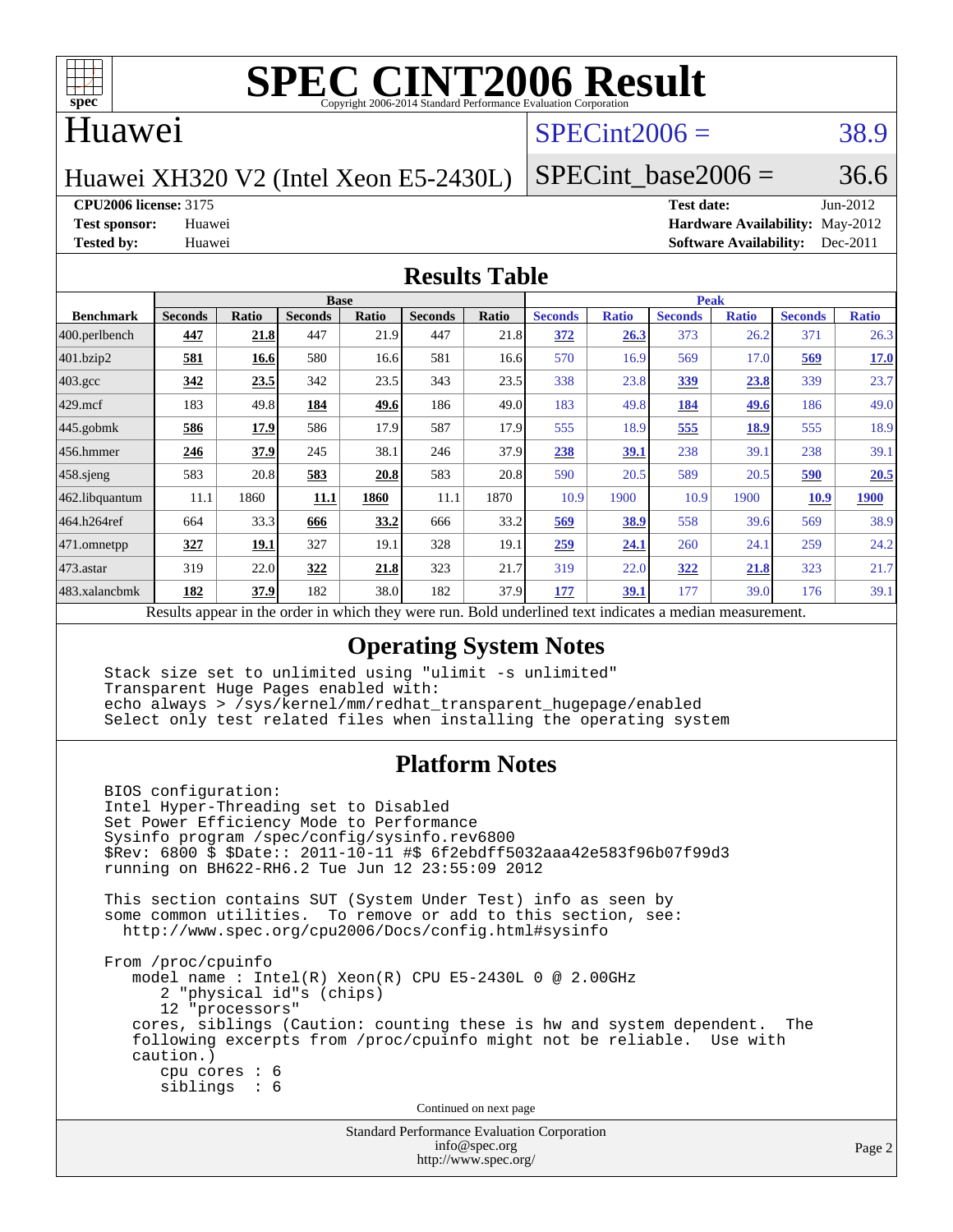## Huawei

 $SPECint2006 = 38.9$  $SPECint2006 = 38.9$ 

Huawei XH320 V2 (Intel Xeon E5-2430L)

**[Tested by:](http://www.spec.org/auto/cpu2006/Docs/result-fields.html#Testedby)** Huawei **[Software Availability:](http://www.spec.org/auto/cpu2006/Docs/result-fields.html#SoftwareAvailability)** Dec-2011

**[CPU2006 license:](http://www.spec.org/auto/cpu2006/Docs/result-fields.html#CPU2006license)** 3175 **[Test date:](http://www.spec.org/auto/cpu2006/Docs/result-fields.html#Testdate)** Jun-2012 **[Test sponsor:](http://www.spec.org/auto/cpu2006/Docs/result-fields.html#Testsponsor)** Huawei **[Hardware Availability:](http://www.spec.org/auto/cpu2006/Docs/result-fields.html#HardwareAvailability)** May-2012

SPECint base2006 =  $36.6$ 

#### **[Platform Notes \(Continued\)](http://www.spec.org/auto/cpu2006/Docs/result-fields.html#PlatformNotes)**

 physical 0: cores 0 1 2 3 4 5 physical 1: cores 0 1 2 3 4 5 cache size : 15360 KB

From /proc/meminfo<br>MemTotal: 99043704 kB HugePages\_Total: 0<br>Hugepagesize: 2048 kB Hugepagesize:

 From /etc/\*release\* /etc/\*version\* redhat-release: Red Hat Enterprise Linux Server release 6.2 (Santiago) system-release: Red Hat Enterprise Linux Server release 6.2 (Santiago) system-release-cpe: cpe:/o:redhat:enterprise\_linux:6server:ga:server

 uname -a: Linux BH622-RH6.2 2.6.32-220.el6.x86\_64 #1 SMP Wed Nov 9 08:03:13 EST 2011 x86\_64 x86\_64 x86\_64 GNU/Linux

run-level 3 Jun 12 18:30

 SPEC is set to: /spec Filesystem Type Size Used Avail Use% Mounted on<br>
/dev/sda1 ext4 197G 25G 163G 14% / /dev/sda1 ext4 197G 25G 163G 14% /

 Additional information from dmidecode: Memory: 12x Samsu M393B 8 GB 1333 MHz 1 rank

(End of data from sysinfo program)

#### **[General Notes](http://www.spec.org/auto/cpu2006/Docs/result-fields.html#GeneralNotes)**

Environment variables set by runspec before the start of the run: KMP\_AFFINITY = "granularity=fine,compact,0,1" LD\_LIBRARY\_PATH = "/spec/libs/32:/spec/libs/64" OMP\_NUM\_THREADS = "12"

 Binaries compiled on a system with 2 x Xeon X5645 CPU + 16GB memory using RHEL 6.1

## **[Base Compiler Invocation](http://www.spec.org/auto/cpu2006/Docs/result-fields.html#BaseCompilerInvocation)**

[C benchmarks](http://www.spec.org/auto/cpu2006/Docs/result-fields.html#Cbenchmarks):<br> $\frac{icc}{c}$  $-m64$ 

[C++ benchmarks:](http://www.spec.org/auto/cpu2006/Docs/result-fields.html#CXXbenchmarks) [icpc -m64](http://www.spec.org/cpu2006/results/res2012q3/cpu2006-20120629-23268.flags.html#user_CXXbase_intel_icpc_64bit_fc66a5337ce925472a5c54ad6a0de310)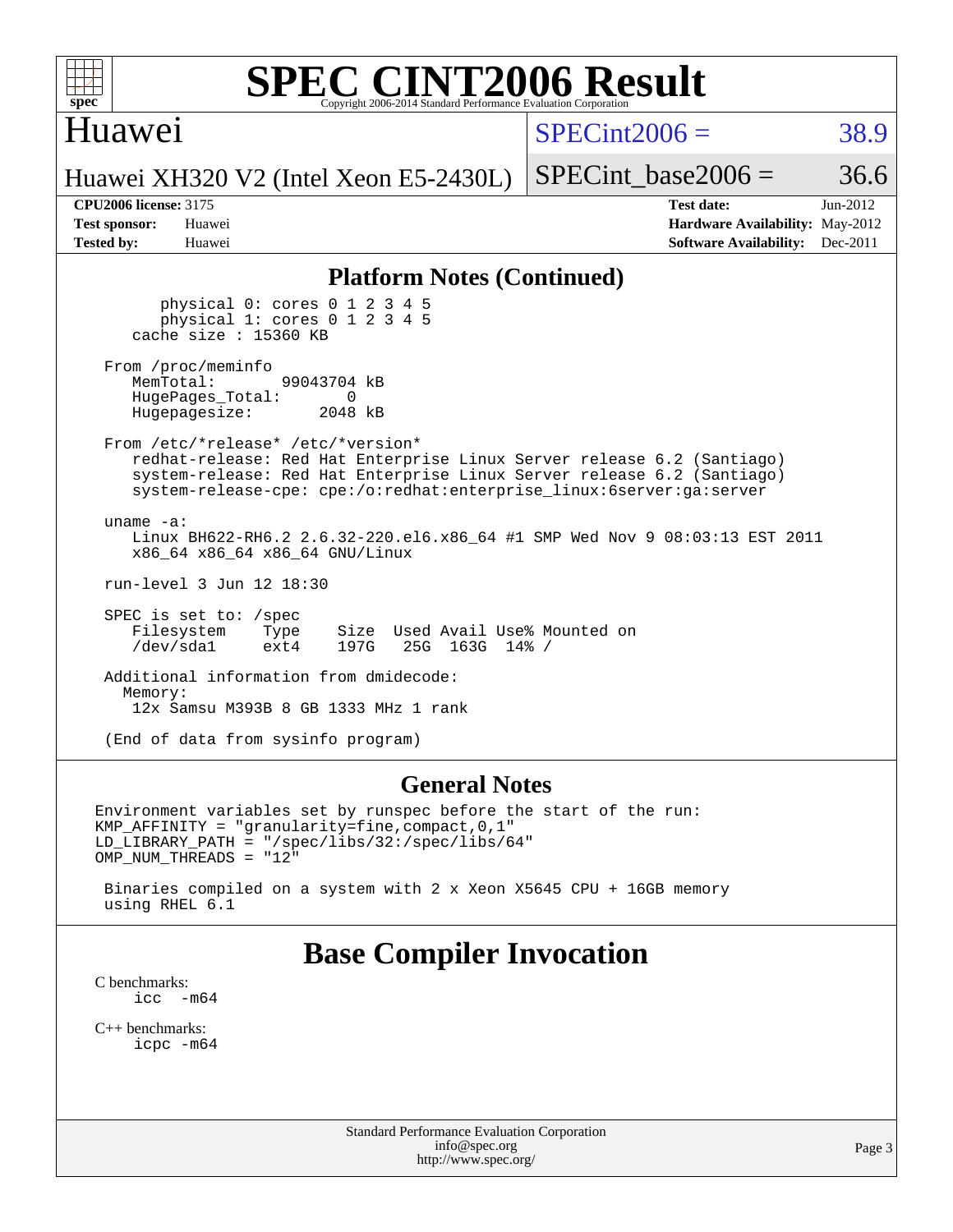

#### Huawei

 $SPECint2006 = 38.9$  $SPECint2006 = 38.9$ 

Huawei XH320 V2 (Intel Xeon E5-2430L)

SPECint base2006 =  $36.6$ 

**[CPU2006 license:](http://www.spec.org/auto/cpu2006/Docs/result-fields.html#CPU2006license)** 3175 **[Test date:](http://www.spec.org/auto/cpu2006/Docs/result-fields.html#Testdate)** Jun-2012 **[Test sponsor:](http://www.spec.org/auto/cpu2006/Docs/result-fields.html#Testsponsor)** Huawei **[Hardware Availability:](http://www.spec.org/auto/cpu2006/Docs/result-fields.html#HardwareAvailability)** May-2012 **[Tested by:](http://www.spec.org/auto/cpu2006/Docs/result-fields.html#Testedby)** Huawei **[Software Availability:](http://www.spec.org/auto/cpu2006/Docs/result-fields.html#SoftwareAvailability)** Dec-2011

### **[Base Portability Flags](http://www.spec.org/auto/cpu2006/Docs/result-fields.html#BasePortabilityFlags)**

 400.perlbench: [-DSPEC\\_CPU\\_LP64](http://www.spec.org/cpu2006/results/res2012q3/cpu2006-20120629-23268.flags.html#b400.perlbench_basePORTABILITY_DSPEC_CPU_LP64) [-DSPEC\\_CPU\\_LINUX\\_X64](http://www.spec.org/cpu2006/results/res2012q3/cpu2006-20120629-23268.flags.html#b400.perlbench_baseCPORTABILITY_DSPEC_CPU_LINUX_X64) 401.bzip2: [-DSPEC\\_CPU\\_LP64](http://www.spec.org/cpu2006/results/res2012q3/cpu2006-20120629-23268.flags.html#suite_basePORTABILITY401_bzip2_DSPEC_CPU_LP64) 403.gcc: [-DSPEC\\_CPU\\_LP64](http://www.spec.org/cpu2006/results/res2012q3/cpu2006-20120629-23268.flags.html#suite_basePORTABILITY403_gcc_DSPEC_CPU_LP64) 429.mcf: [-DSPEC\\_CPU\\_LP64](http://www.spec.org/cpu2006/results/res2012q3/cpu2006-20120629-23268.flags.html#suite_basePORTABILITY429_mcf_DSPEC_CPU_LP64) 445.gobmk: [-DSPEC\\_CPU\\_LP64](http://www.spec.org/cpu2006/results/res2012q3/cpu2006-20120629-23268.flags.html#suite_basePORTABILITY445_gobmk_DSPEC_CPU_LP64) 456.hmmer: [-DSPEC\\_CPU\\_LP64](http://www.spec.org/cpu2006/results/res2012q3/cpu2006-20120629-23268.flags.html#suite_basePORTABILITY456_hmmer_DSPEC_CPU_LP64) 458.sjeng: [-DSPEC\\_CPU\\_LP64](http://www.spec.org/cpu2006/results/res2012q3/cpu2006-20120629-23268.flags.html#suite_basePORTABILITY458_sjeng_DSPEC_CPU_LP64) 462.libquantum: [-DSPEC\\_CPU\\_LP64](http://www.spec.org/cpu2006/results/res2012q3/cpu2006-20120629-23268.flags.html#suite_basePORTABILITY462_libquantum_DSPEC_CPU_LP64) [-DSPEC\\_CPU\\_LINUX](http://www.spec.org/cpu2006/results/res2012q3/cpu2006-20120629-23268.flags.html#b462.libquantum_baseCPORTABILITY_DSPEC_CPU_LINUX) 464.h264ref: [-DSPEC\\_CPU\\_LP64](http://www.spec.org/cpu2006/results/res2012q3/cpu2006-20120629-23268.flags.html#suite_basePORTABILITY464_h264ref_DSPEC_CPU_LP64) 471.omnetpp: [-DSPEC\\_CPU\\_LP64](http://www.spec.org/cpu2006/results/res2012q3/cpu2006-20120629-23268.flags.html#suite_basePORTABILITY471_omnetpp_DSPEC_CPU_LP64) 473.astar: [-DSPEC\\_CPU\\_LP64](http://www.spec.org/cpu2006/results/res2012q3/cpu2006-20120629-23268.flags.html#suite_basePORTABILITY473_astar_DSPEC_CPU_LP64) 483.xalancbmk: [-DSPEC\\_CPU\\_LP64](http://www.spec.org/cpu2006/results/res2012q3/cpu2006-20120629-23268.flags.html#suite_basePORTABILITY483_xalancbmk_DSPEC_CPU_LP64) [-DSPEC\\_CPU\\_LINUX](http://www.spec.org/cpu2006/results/res2012q3/cpu2006-20120629-23268.flags.html#b483.xalancbmk_baseCXXPORTABILITY_DSPEC_CPU_LINUX)

#### **[Base Optimization Flags](http://www.spec.org/auto/cpu2006/Docs/result-fields.html#BaseOptimizationFlags)**

[C benchmarks](http://www.spec.org/auto/cpu2006/Docs/result-fields.html#Cbenchmarks):

[-xSSE4.2](http://www.spec.org/cpu2006/results/res2012q3/cpu2006-20120629-23268.flags.html#user_CCbase_f-xSSE42_f91528193cf0b216347adb8b939d4107) [-ipo](http://www.spec.org/cpu2006/results/res2012q3/cpu2006-20120629-23268.flags.html#user_CCbase_f-ipo) [-O3](http://www.spec.org/cpu2006/results/res2012q3/cpu2006-20120629-23268.flags.html#user_CCbase_f-O3) [-no-prec-div](http://www.spec.org/cpu2006/results/res2012q3/cpu2006-20120629-23268.flags.html#user_CCbase_f-no-prec-div) [-parallel](http://www.spec.org/cpu2006/results/res2012q3/cpu2006-20120629-23268.flags.html#user_CCbase_f-parallel) [-opt-prefetch](http://www.spec.org/cpu2006/results/res2012q3/cpu2006-20120629-23268.flags.html#user_CCbase_f-opt-prefetch) [-auto-p32](http://www.spec.org/cpu2006/results/res2012q3/cpu2006-20120629-23268.flags.html#user_CCbase_f-auto-p32)

[C++ benchmarks:](http://www.spec.org/auto/cpu2006/Docs/result-fields.html#CXXbenchmarks)

[-xSSE4.2](http://www.spec.org/cpu2006/results/res2012q3/cpu2006-20120629-23268.flags.html#user_CXXbase_f-xSSE42_f91528193cf0b216347adb8b939d4107) [-ipo](http://www.spec.org/cpu2006/results/res2012q3/cpu2006-20120629-23268.flags.html#user_CXXbase_f-ipo) [-O3](http://www.spec.org/cpu2006/results/res2012q3/cpu2006-20120629-23268.flags.html#user_CXXbase_f-O3) [-no-prec-div](http://www.spec.org/cpu2006/results/res2012q3/cpu2006-20120629-23268.flags.html#user_CXXbase_f-no-prec-div) [-opt-prefetch](http://www.spec.org/cpu2006/results/res2012q3/cpu2006-20120629-23268.flags.html#user_CXXbase_f-opt-prefetch) [-auto-p32](http://www.spec.org/cpu2006/results/res2012q3/cpu2006-20120629-23268.flags.html#user_CXXbase_f-auto-p32) [-Wl,-z,muldefs](http://www.spec.org/cpu2006/results/res2012q3/cpu2006-20120629-23268.flags.html#user_CXXbase_link_force_multiple1_74079c344b956b9658436fd1b6dd3a8a) [-L/smartheap -lsmartheap64](http://www.spec.org/cpu2006/results/res2012q3/cpu2006-20120629-23268.flags.html#user_CXXbase_SmartHeap64_5e654037dadeae1fe403ab4b4466e60b)

#### **[Base Other Flags](http://www.spec.org/auto/cpu2006/Docs/result-fields.html#BaseOtherFlags)**

[C benchmarks](http://www.spec.org/auto/cpu2006/Docs/result-fields.html#Cbenchmarks):

403.gcc: [-Dalloca=\\_alloca](http://www.spec.org/cpu2006/results/res2012q3/cpu2006-20120629-23268.flags.html#b403.gcc_baseEXTRA_CFLAGS_Dalloca_be3056838c12de2578596ca5467af7f3)

## **[Peak Compiler Invocation](http://www.spec.org/auto/cpu2006/Docs/result-fields.html#PeakCompilerInvocation)**

[C benchmarks \(except as noted below\)](http://www.spec.org/auto/cpu2006/Docs/result-fields.html#Cbenchmarksexceptasnotedbelow):

[icc -m64](http://www.spec.org/cpu2006/results/res2012q3/cpu2006-20120629-23268.flags.html#user_CCpeak_intel_icc_64bit_f346026e86af2a669e726fe758c88044)

400.perlbench: [icc -m32](http://www.spec.org/cpu2006/results/res2012q3/cpu2006-20120629-23268.flags.html#user_peakCCLD400_perlbench_intel_icc_a6a621f8d50482236b970c6ac5f55f93)

445.gobmk: [icc -m32](http://www.spec.org/cpu2006/results/res2012q3/cpu2006-20120629-23268.flags.html#user_peakCCLD445_gobmk_intel_icc_a6a621f8d50482236b970c6ac5f55f93)

464.h264ref: [icc -m32](http://www.spec.org/cpu2006/results/res2012q3/cpu2006-20120629-23268.flags.html#user_peakCCLD464_h264ref_intel_icc_a6a621f8d50482236b970c6ac5f55f93)

[C++ benchmarks \(except as noted below\):](http://www.spec.org/auto/cpu2006/Docs/result-fields.html#CXXbenchmarksexceptasnotedbelow) [icpc -m32](http://www.spec.org/cpu2006/results/res2012q3/cpu2006-20120629-23268.flags.html#user_CXXpeak_intel_icpc_4e5a5ef1a53fd332b3c49e69c3330699)

473.astar: [icpc -m64](http://www.spec.org/cpu2006/results/res2012q3/cpu2006-20120629-23268.flags.html#user_peakCXXLD473_astar_intel_icpc_64bit_fc66a5337ce925472a5c54ad6a0de310)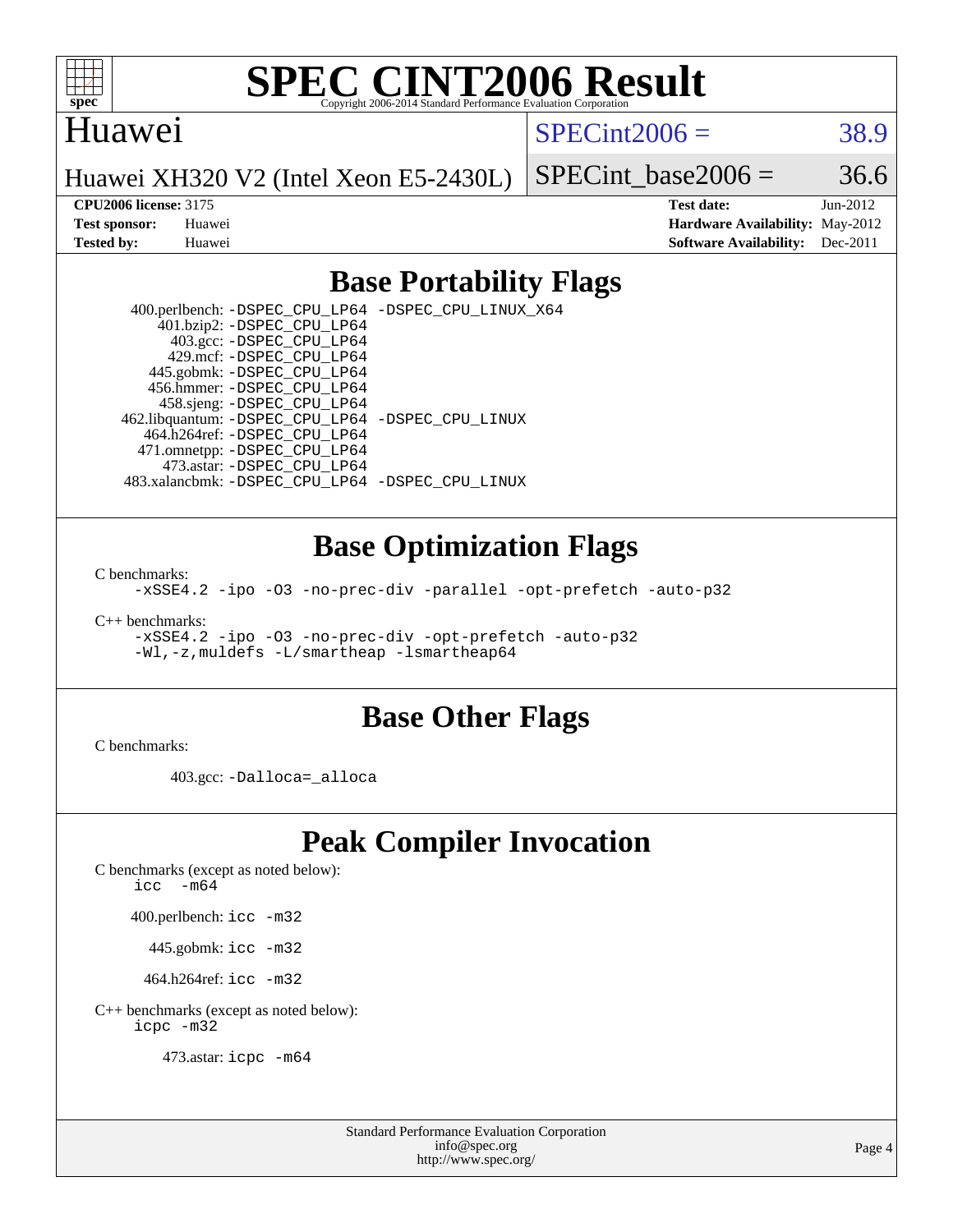

#### **[SPEC CINT2006 Result](http://www.spec.org/auto/cpu2006/Docs/result-fields.html#SPECCINT2006Result)** Copyright 2006-2014 Standard Performance Evaluation C

### Huawei

 $SPECint2006 = 38.9$  $SPECint2006 = 38.9$ 

Huawei XH320 V2 (Intel Xeon E5-2430L)

SPECint base2006 =  $36.6$ 

**[CPU2006 license:](http://www.spec.org/auto/cpu2006/Docs/result-fields.html#CPU2006license)** 3175 **[Test date:](http://www.spec.org/auto/cpu2006/Docs/result-fields.html#Testdate)** Jun-2012 **[Test sponsor:](http://www.spec.org/auto/cpu2006/Docs/result-fields.html#Testsponsor)** Huawei **[Hardware Availability:](http://www.spec.org/auto/cpu2006/Docs/result-fields.html#HardwareAvailability)** May-2012 **[Tested by:](http://www.spec.org/auto/cpu2006/Docs/result-fields.html#Testedby)** Huawei **[Software Availability:](http://www.spec.org/auto/cpu2006/Docs/result-fields.html#SoftwareAvailability)** Dec-2011

### **[Peak Portability Flags](http://www.spec.org/auto/cpu2006/Docs/result-fields.html#PeakPortabilityFlags)**

 400.perlbench: [-DSPEC\\_CPU\\_LINUX\\_IA32](http://www.spec.org/cpu2006/results/res2012q3/cpu2006-20120629-23268.flags.html#b400.perlbench_peakCPORTABILITY_DSPEC_CPU_LINUX_IA32) 401.bzip2: [-DSPEC\\_CPU\\_LP64](http://www.spec.org/cpu2006/results/res2012q3/cpu2006-20120629-23268.flags.html#suite_peakPORTABILITY401_bzip2_DSPEC_CPU_LP64) 403.gcc: [-DSPEC\\_CPU\\_LP64](http://www.spec.org/cpu2006/results/res2012q3/cpu2006-20120629-23268.flags.html#suite_peakPORTABILITY403_gcc_DSPEC_CPU_LP64) 429.mcf: [-DSPEC\\_CPU\\_LP64](http://www.spec.org/cpu2006/results/res2012q3/cpu2006-20120629-23268.flags.html#suite_peakPORTABILITY429_mcf_DSPEC_CPU_LP64) 456.hmmer: [-DSPEC\\_CPU\\_LP64](http://www.spec.org/cpu2006/results/res2012q3/cpu2006-20120629-23268.flags.html#suite_peakPORTABILITY456_hmmer_DSPEC_CPU_LP64) 458.sjeng: [-DSPEC\\_CPU\\_LP64](http://www.spec.org/cpu2006/results/res2012q3/cpu2006-20120629-23268.flags.html#suite_peakPORTABILITY458_sjeng_DSPEC_CPU_LP64) 462.libquantum: [-DSPEC\\_CPU\\_LP64](http://www.spec.org/cpu2006/results/res2012q3/cpu2006-20120629-23268.flags.html#suite_peakPORTABILITY462_libquantum_DSPEC_CPU_LP64) [-DSPEC\\_CPU\\_LINUX](http://www.spec.org/cpu2006/results/res2012q3/cpu2006-20120629-23268.flags.html#b462.libquantum_peakCPORTABILITY_DSPEC_CPU_LINUX) 473.astar: [-DSPEC\\_CPU\\_LP64](http://www.spec.org/cpu2006/results/res2012q3/cpu2006-20120629-23268.flags.html#suite_peakPORTABILITY473_astar_DSPEC_CPU_LP64) 483.xalancbmk: [-DSPEC\\_CPU\\_LINUX](http://www.spec.org/cpu2006/results/res2012q3/cpu2006-20120629-23268.flags.html#b483.xalancbmk_peakCXXPORTABILITY_DSPEC_CPU_LINUX)

# **[Peak Optimization Flags](http://www.spec.org/auto/cpu2006/Docs/result-fields.html#PeakOptimizationFlags)**

[C benchmarks](http://www.spec.org/auto/cpu2006/Docs/result-fields.html#Cbenchmarks):

Standard Performance Evaluation Corporation [info@spec.org](mailto:info@spec.org) 400.perlbench: [-xSSE4.2](http://www.spec.org/cpu2006/results/res2012q3/cpu2006-20120629-23268.flags.html#user_peakPASS2_CFLAGSPASS2_LDCFLAGS400_perlbench_f-xSSE42_f91528193cf0b216347adb8b939d4107)(pass 2) [-prof-gen](http://www.spec.org/cpu2006/results/res2012q3/cpu2006-20120629-23268.flags.html#user_peakPASS1_CFLAGSPASS1_LDCFLAGS400_perlbench_prof_gen_e43856698f6ca7b7e442dfd80e94a8fc)(pass 1) [-ipo](http://www.spec.org/cpu2006/results/res2012q3/cpu2006-20120629-23268.flags.html#user_peakPASS2_CFLAGSPASS2_LDCFLAGS400_perlbench_f-ipo)(pass 2) [-O3](http://www.spec.org/cpu2006/results/res2012q3/cpu2006-20120629-23268.flags.html#user_peakPASS2_CFLAGSPASS2_LDCFLAGS400_perlbench_f-O3)(pass 2) [-no-prec-div](http://www.spec.org/cpu2006/results/res2012q3/cpu2006-20120629-23268.flags.html#user_peakPASS2_CFLAGSPASS2_LDCFLAGS400_perlbench_f-no-prec-div)(pass 2) [-prof-use](http://www.spec.org/cpu2006/results/res2012q3/cpu2006-20120629-23268.flags.html#user_peakPASS2_CFLAGSPASS2_LDCFLAGS400_perlbench_prof_use_bccf7792157ff70d64e32fe3e1250b55)(pass 2) [-opt-prefetch](http://www.spec.org/cpu2006/results/res2012q3/cpu2006-20120629-23268.flags.html#user_peakCOPTIMIZE400_perlbench_f-opt-prefetch) [-ansi-alias](http://www.spec.org/cpu2006/results/res2012q3/cpu2006-20120629-23268.flags.html#user_peakCOPTIMIZE400_perlbench_f-ansi-alias) 401.bzip2: [-xSSE4.2](http://www.spec.org/cpu2006/results/res2012q3/cpu2006-20120629-23268.flags.html#user_peakPASS2_CFLAGSPASS2_LDCFLAGS401_bzip2_f-xSSE42_f91528193cf0b216347adb8b939d4107)(pass 2) [-prof-gen](http://www.spec.org/cpu2006/results/res2012q3/cpu2006-20120629-23268.flags.html#user_peakPASS1_CFLAGSPASS1_LDCFLAGS401_bzip2_prof_gen_e43856698f6ca7b7e442dfd80e94a8fc)(pass 1) [-ipo](http://www.spec.org/cpu2006/results/res2012q3/cpu2006-20120629-23268.flags.html#user_peakPASS2_CFLAGSPASS2_LDCFLAGS401_bzip2_f-ipo)(pass 2) [-O3](http://www.spec.org/cpu2006/results/res2012q3/cpu2006-20120629-23268.flags.html#user_peakPASS2_CFLAGSPASS2_LDCFLAGS401_bzip2_f-O3)(pass 2) [-no-prec-div](http://www.spec.org/cpu2006/results/res2012q3/cpu2006-20120629-23268.flags.html#user_peakCOPTIMIZEPASS2_CFLAGSPASS2_LDCFLAGS401_bzip2_f-no-prec-div) [-prof-use](http://www.spec.org/cpu2006/results/res2012q3/cpu2006-20120629-23268.flags.html#user_peakPASS2_CFLAGSPASS2_LDCFLAGS401_bzip2_prof_use_bccf7792157ff70d64e32fe3e1250b55)(pass 2) [-auto-ilp32](http://www.spec.org/cpu2006/results/res2012q3/cpu2006-20120629-23268.flags.html#user_peakCOPTIMIZE401_bzip2_f-auto-ilp32) [-opt-prefetch](http://www.spec.org/cpu2006/results/res2012q3/cpu2006-20120629-23268.flags.html#user_peakCOPTIMIZE401_bzip2_f-opt-prefetch) [-ansi-alias](http://www.spec.org/cpu2006/results/res2012q3/cpu2006-20120629-23268.flags.html#user_peakCOPTIMIZE401_bzip2_f-ansi-alias) 403.gcc: [-xAVX](http://www.spec.org/cpu2006/results/res2012q3/cpu2006-20120629-23268.flags.html#user_peakCOPTIMIZE403_gcc_f-xAVX) [-ipo](http://www.spec.org/cpu2006/results/res2012q3/cpu2006-20120629-23268.flags.html#user_peakCOPTIMIZE403_gcc_f-ipo) [-O3](http://www.spec.org/cpu2006/results/res2012q3/cpu2006-20120629-23268.flags.html#user_peakCOPTIMIZE403_gcc_f-O3) [-no-prec-div](http://www.spec.org/cpu2006/results/res2012q3/cpu2006-20120629-23268.flags.html#user_peakCOPTIMIZE403_gcc_f-no-prec-div) [-inline-calloc](http://www.spec.org/cpu2006/results/res2012q3/cpu2006-20120629-23268.flags.html#user_peakCOPTIMIZE403_gcc_f-inline-calloc) [-opt-malloc-options=3](http://www.spec.org/cpu2006/results/res2012q3/cpu2006-20120629-23268.flags.html#user_peakCOPTIMIZE403_gcc_f-opt-malloc-options_13ab9b803cf986b4ee62f0a5998c2238) [-auto-ilp32](http://www.spec.org/cpu2006/results/res2012q3/cpu2006-20120629-23268.flags.html#user_peakCOPTIMIZE403_gcc_f-auto-ilp32)  $429$ .mcf: basepeak = yes 445.gobmk: [-xSSE4.2](http://www.spec.org/cpu2006/results/res2012q3/cpu2006-20120629-23268.flags.html#user_peakPASS2_CFLAGSPASS2_LDCFLAGS445_gobmk_f-xSSE42_f91528193cf0b216347adb8b939d4107)(pass 2) [-prof-gen](http://www.spec.org/cpu2006/results/res2012q3/cpu2006-20120629-23268.flags.html#user_peakPASS1_CFLAGSPASS1_LDCFLAGS445_gobmk_prof_gen_e43856698f6ca7b7e442dfd80e94a8fc)(pass 1) [-prof-use](http://www.spec.org/cpu2006/results/res2012q3/cpu2006-20120629-23268.flags.html#user_peakPASS2_CFLAGSPASS2_LDCFLAGS445_gobmk_prof_use_bccf7792157ff70d64e32fe3e1250b55)(pass 2) [-ansi-alias](http://www.spec.org/cpu2006/results/res2012q3/cpu2006-20120629-23268.flags.html#user_peakCOPTIMIZE445_gobmk_f-ansi-alias) 456.hmmer: [-xSSE4.2](http://www.spec.org/cpu2006/results/res2012q3/cpu2006-20120629-23268.flags.html#user_peakCOPTIMIZE456_hmmer_f-xSSE42_f91528193cf0b216347adb8b939d4107) [-ipo](http://www.spec.org/cpu2006/results/res2012q3/cpu2006-20120629-23268.flags.html#user_peakCOPTIMIZE456_hmmer_f-ipo) [-O3](http://www.spec.org/cpu2006/results/res2012q3/cpu2006-20120629-23268.flags.html#user_peakCOPTIMIZE456_hmmer_f-O3) [-no-prec-div](http://www.spec.org/cpu2006/results/res2012q3/cpu2006-20120629-23268.flags.html#user_peakCOPTIMIZE456_hmmer_f-no-prec-div) [-unroll2](http://www.spec.org/cpu2006/results/res2012q3/cpu2006-20120629-23268.flags.html#user_peakCOPTIMIZE456_hmmer_f-unroll_784dae83bebfb236979b41d2422d7ec2) [-auto-ilp32](http://www.spec.org/cpu2006/results/res2012q3/cpu2006-20120629-23268.flags.html#user_peakCOPTIMIZE456_hmmer_f-auto-ilp32) [-ansi-alias](http://www.spec.org/cpu2006/results/res2012q3/cpu2006-20120629-23268.flags.html#user_peakCOPTIMIZE456_hmmer_f-ansi-alias) 458.sjeng: [-xSSE4.2](http://www.spec.org/cpu2006/results/res2012q3/cpu2006-20120629-23268.flags.html#user_peakPASS2_CFLAGSPASS2_LDCFLAGS458_sjeng_f-xSSE42_f91528193cf0b216347adb8b939d4107)(pass 2) [-prof-gen](http://www.spec.org/cpu2006/results/res2012q3/cpu2006-20120629-23268.flags.html#user_peakPASS1_CFLAGSPASS1_LDCFLAGS458_sjeng_prof_gen_e43856698f6ca7b7e442dfd80e94a8fc)(pass 1) [-ipo](http://www.spec.org/cpu2006/results/res2012q3/cpu2006-20120629-23268.flags.html#user_peakPASS2_CFLAGSPASS2_LDCFLAGS458_sjeng_f-ipo)(pass 2) [-O3](http://www.spec.org/cpu2006/results/res2012q3/cpu2006-20120629-23268.flags.html#user_peakPASS2_CFLAGSPASS2_LDCFLAGS458_sjeng_f-O3)(pass 2) [-no-prec-div](http://www.spec.org/cpu2006/results/res2012q3/cpu2006-20120629-23268.flags.html#user_peakPASS2_CFLAGSPASS2_LDCFLAGS458_sjeng_f-no-prec-div)(pass 2) [-prof-use](http://www.spec.org/cpu2006/results/res2012q3/cpu2006-20120629-23268.flags.html#user_peakPASS2_CFLAGSPASS2_LDCFLAGS458_sjeng_prof_use_bccf7792157ff70d64e32fe3e1250b55)(pass 2) [-unroll4](http://www.spec.org/cpu2006/results/res2012q3/cpu2006-20120629-23268.flags.html#user_peakCOPTIMIZE458_sjeng_f-unroll_4e5e4ed65b7fd20bdcd365bec371b81f) 462.libquantum: [-xAVX](http://www.spec.org/cpu2006/results/res2012q3/cpu2006-20120629-23268.flags.html#user_peakCOPTIMIZE462_libquantum_f-xAVX) [-ipo](http://www.spec.org/cpu2006/results/res2012q3/cpu2006-20120629-23268.flags.html#user_peakCOPTIMIZE462_libquantum_f-ipo) [-O3](http://www.spec.org/cpu2006/results/res2012q3/cpu2006-20120629-23268.flags.html#user_peakCOPTIMIZE462_libquantum_f-O3) [-no-prec-div](http://www.spec.org/cpu2006/results/res2012q3/cpu2006-20120629-23268.flags.html#user_peakCOPTIMIZE462_libquantum_f-no-prec-div) [-parallel](http://www.spec.org/cpu2006/results/res2012q3/cpu2006-20120629-23268.flags.html#user_peakCOPTIMIZE462_libquantum_f-parallel) [-opt-prefetch](http://www.spec.org/cpu2006/results/res2012q3/cpu2006-20120629-23268.flags.html#user_peakCOPTIMIZE462_libquantum_f-opt-prefetch) [-auto-p32](http://www.spec.org/cpu2006/results/res2012q3/cpu2006-20120629-23268.flags.html#user_peakCOPTIMIZE462_libquantum_f-auto-p32)  $464.h264$ ref:  $-xSSE4$ .  $2(pass 2)$  [-prof-gen](http://www.spec.org/cpu2006/results/res2012q3/cpu2006-20120629-23268.flags.html#user_peakPASS1_CFLAGSPASS1_LDCFLAGS464_h264ref_prof_gen_e43856698f6ca7b7e442dfd80e94a8fc)(pass 1) [-ipo](http://www.spec.org/cpu2006/results/res2012q3/cpu2006-20120629-23268.flags.html#user_peakPASS2_CFLAGSPASS2_LDCFLAGS464_h264ref_f-ipo)(pass 2) [-O3](http://www.spec.org/cpu2006/results/res2012q3/cpu2006-20120629-23268.flags.html#user_peakPASS2_CFLAGSPASS2_LDCFLAGS464_h264ref_f-O3)(pass 2) [-no-prec-div](http://www.spec.org/cpu2006/results/res2012q3/cpu2006-20120629-23268.flags.html#user_peakPASS2_CFLAGSPASS2_LDCFLAGS464_h264ref_f-no-prec-div)(pass 2) [-prof-use](http://www.spec.org/cpu2006/results/res2012q3/cpu2006-20120629-23268.flags.html#user_peakPASS2_CFLAGSPASS2_LDCFLAGS464_h264ref_prof_use_bccf7792157ff70d64e32fe3e1250b55)(pass 2) [-unroll2](http://www.spec.org/cpu2006/results/res2012q3/cpu2006-20120629-23268.flags.html#user_peakCOPTIMIZE464_h264ref_f-unroll_784dae83bebfb236979b41d2422d7ec2) [-ansi-alias](http://www.spec.org/cpu2006/results/res2012q3/cpu2006-20120629-23268.flags.html#user_peakCOPTIMIZE464_h264ref_f-ansi-alias) [C++ benchmarks:](http://www.spec.org/auto/cpu2006/Docs/result-fields.html#CXXbenchmarks) 471.omnetpp: [-xSSE4.2](http://www.spec.org/cpu2006/results/res2012q3/cpu2006-20120629-23268.flags.html#user_peakPASS2_CXXFLAGSPASS2_LDCXXFLAGS471_omnetpp_f-xSSE42_f91528193cf0b216347adb8b939d4107)(pass 2) [-prof-gen](http://www.spec.org/cpu2006/results/res2012q3/cpu2006-20120629-23268.flags.html#user_peakPASS1_CXXFLAGSPASS1_LDCXXFLAGS471_omnetpp_prof_gen_e43856698f6ca7b7e442dfd80e94a8fc)(pass 1) [-ipo](http://www.spec.org/cpu2006/results/res2012q3/cpu2006-20120629-23268.flags.html#user_peakPASS2_CXXFLAGSPASS2_LDCXXFLAGS471_omnetpp_f-ipo)(pass 2) [-O3](http://www.spec.org/cpu2006/results/res2012q3/cpu2006-20120629-23268.flags.html#user_peakPASS2_CXXFLAGSPASS2_LDCXXFLAGS471_omnetpp_f-O3)(pass 2) [-no-prec-div](http://www.spec.org/cpu2006/results/res2012q3/cpu2006-20120629-23268.flags.html#user_peakPASS2_CXXFLAGSPASS2_LDCXXFLAGS471_omnetpp_f-no-prec-div)(pass 2) [-prof-use](http://www.spec.org/cpu2006/results/res2012q3/cpu2006-20120629-23268.flags.html#user_peakPASS2_CXXFLAGSPASS2_LDCXXFLAGS471_omnetpp_prof_use_bccf7792157ff70d64e32fe3e1250b55)(pass 2) [-opt-ra-region-strategy=block](http://www.spec.org/cpu2006/results/res2012q3/cpu2006-20120629-23268.flags.html#user_peakCXXOPTIMIZE471_omnetpp_f-opt-ra-region-strategy_5382940c29ea30302d682fc74bfe0147) [-ansi-alias](http://www.spec.org/cpu2006/results/res2012q3/cpu2006-20120629-23268.flags.html#user_peakCXXOPTIMIZE471_omnetpp_f-ansi-alias) Continued on next page

<http://www.spec.org/>